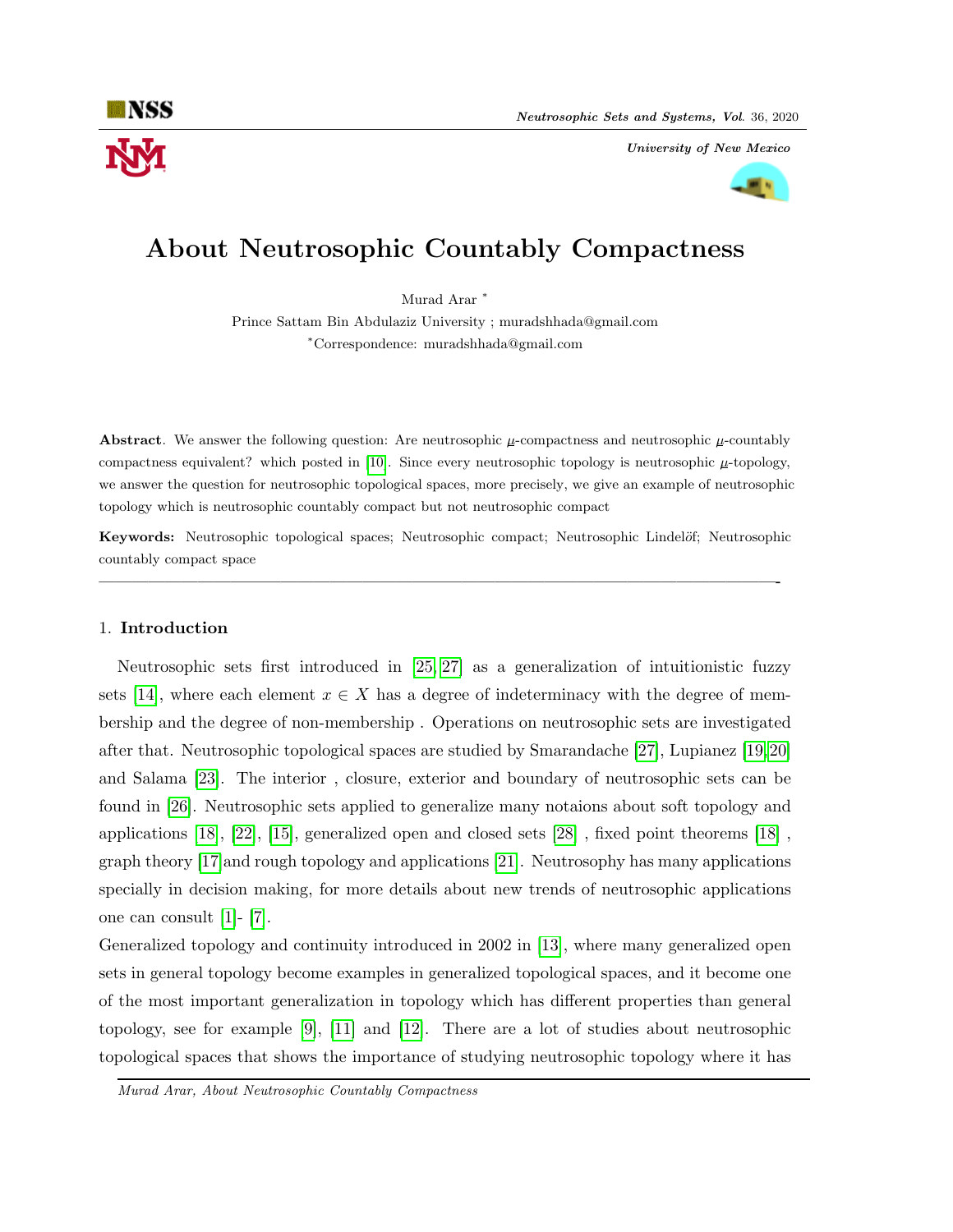possible applications, see for example [\[24\]](#page-8-18), Neutrosophic  $\mu$ -topological spaces first introduced in [\[10\]](#page-8-0), and since Neutrosophic  $\mu$ -topological space is a generalization of neutrosophic topological space it guarantees generalized results that are still true for neutrosophic topological spaces, see for example Theorem 2.30 in [\[10\]](#page-8-0) which shows that neutrosophic  $\mu$ -compactness and neutrosophic  $\mu$ -countably compactness are equivalent, and this is not true in crisp topology, but it becomes true for neutrosophic topological spaces since every neutrosophic  $\mu$ -topological space is neutrosophic topological space, another thing about the importance of neutrosophic  $\mu$ -topological space is that some existing notations about neutrosophic topology can be considered as examples of neurosophic  $\mu$ -topological spaces, see for example Theorem 2.9 in [\[10\]](#page-8-0) which shows the relationship between  $\mu$ -topological space and previous studies where we can consider all neutrosophic  $\alpha$ -open sets over  $(X; \tau)$  and all neutrosophic pre-closed sets in  $(X; \tau)$  $\tau$ ) (introduced in [\[8\]](#page-8-19)) as examples of strong neutrosophic  $\mu$ -topology over X. The following question appeared in [\[10\]](#page-8-0).

**Definition 1.1.** [\[25\]](#page-8-1): A set A is said *neutrosophic* on X if  $A = \{\langle x, \mu_A(x), \sigma_A(x), \nu_A(x)\rangle; x \in$  $X$ ;  $\mu, \sigma, \nu : X \rightarrow ]^-0, 1^+]$  and  $\neg 0 \leq \mu(x) + \sigma(x) + \nu(x) \leq 3^+$ .

The class of all neutrosophic set on the universe X is by  $\mathcal{N}(X)$ . We will exhibit the basic neutrosophic operations definitions (union, intersection and complement. Since there are different definitions of neutrosophic operations, we will organize the existing definitions into two types, in each type these operation will be consistent and functional.

**Definition 1.2.** [\[24\]](#page-8-18)[Neutrosophic sets operations] Let  $A, A_\alpha, B \in \mathcal{N}(X)$  such that  $\alpha \in \Delta$ . Then we define the neutrsophic:

- (1) (Inclusion):  $A \sqsubseteq B$  If  $\mu_A(x) \leq \mu_B(x)$ ,  $\sigma_A(x) \geq \sigma_B(x)$  and  $\nu_A(x) \geq \nu_B(x)$ .
- (2) (*Equality*):  $A = B \Leftrightarrow A \sqsubseteq B \wedge B \sqsubseteq A$ .
- (3)  $(Intersection) \bigcap_{\alpha \in \Delta} A_{\alpha}(x) = \{ \langle x, \underset{\alpha \in \Delta}{\wedge} \mu_{A_{\alpha}}(x), \underset{\alpha \in \Delta}{\vee} \sigma_{A}(x), \underset{\alpha \in \Delta}{\vee} \nu_{A}(x) \rangle; x \in X \}.$
- (4)  $(Union) \underset{\alpha \in \Delta}{\sqcup} A_{\alpha}(x) = \{ \langle x, \underset{\alpha \in \Delta}{\vee} \mu_{A_{\alpha}}(x), \underset{\alpha \in \Delta}{\wedge} \sigma_{A}(x), \underset{\alpha \in \Delta}{\wedge} \nu_{A}(x) \rangle; x \in X \}.$
- (5) (Complement)  $A^c = \{ \langle x, \nu_A(x), 1 \sigma_A(x), \mu_A(x) \rangle; x \in X \}$
- (6) (Universal set)  $1_X = \{ \langle x, 1, 0, 0 \rangle; x \in X \}$ ; will be called the neutrosophic universal set.
- (7) (*Empty set*)  $0_X = \{\langle x, 0, 1, 1 \rangle; x \in X\}$ ; will be called the *neutrosophic empty set*.

<span id="page-1-0"></span>**Proposition 1.3.** [\[24\]](#page-8-18) For  $A, A_{\alpha} \in \mathcal{N}(X)$  for every  $\alpha \in \Delta$  we have:

(1)  $A \sqcap (\bigcup_{\alpha \in \Delta} A_{\alpha}) = \bigcup_{\alpha \in \Delta} (A \sqcap A_{\alpha}).$ (2)  $A \sqcup (\bigcap_{\alpha \in \Delta} A_{\alpha}) = \bigcap_{\alpha \in \Delta} (A \sqcup A_{\alpha}).$ 

**Definition 1.4.** [\[24\]](#page-8-18) [Neutrosophic Topology]  $\tau \subset \mathcal{N}(X)$  is called a neutrosophic topology for  $X$  if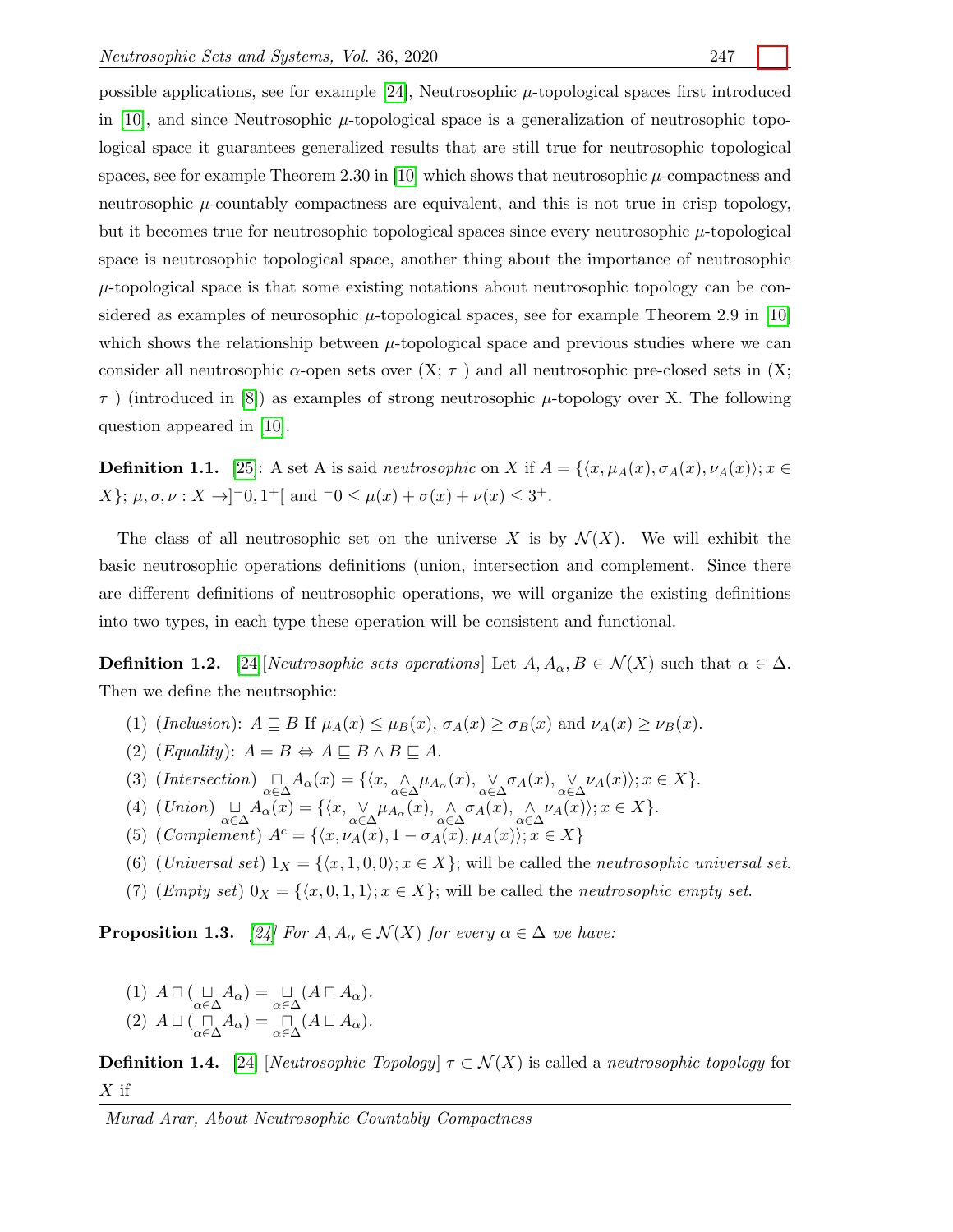- (1)  $0_X, 1_X \in \tau$ .
- (2) If  $A_{\alpha} \in \tau$  for every  $\alpha \in \Delta$ , then  $\bigcup_{\alpha \in \Delta} A_{\alpha} \in \tau$ ,
- (3) For every  $A, B \in \tau$ , we have  $A, B \in \tau$ .

The ordered pair  $(X, \tau)$  will be said a *neutrosophic space* over X. The elements of  $\tau$  will be called *neutrosophic open sets*. For any  $A \in \mathcal{N}(X)$ , If  $A^c \in \tau$ , then we say A is *neutrosophic* closed.

### 2. Neutrosophic Countably Compact Spaces

**Definition 2.1.** [\[10\]](#page-8-0) Let X be nonempty,  $0 < \alpha, \beta, \gamma < 1$ . Then  $A \in \mathcal{N}(X)$  is said a neutrosophic point if f there exists  $x \in X$  such that  $A = \{\langle x, \alpha, \beta, \gamma \rangle\} \cup \{\langle \dot{x}, 0, 1, 1 \rangle; \dot{x} \neq x\}.$ Neutrosophic points will be denoted by  $x_{\alpha,\beta,\gamma}$ .

**Definition 2.2.** [\[10\]](#page-8-0) We say  $x_{\alpha,\beta,\gamma}$  in the neutrosophic set A -in symbols  $x_{\alpha,\beta,\gamma} \in A$ - if f  $\alpha < \mu_A(x), \beta > \sigma_A(x)$  and  $\gamma > \nu_A(x)$ .

**Lemma 2.3.** [\[10\]](#page-8-0) Let  $A \in \mathcal{N}(X)$  and suppose that for every  $x_{\alpha,\beta,\gamma} \in A$  there exists  $B(x_{\alpha,\beta,\gamma}) \in \mathcal{N}(X)$  such that  $x_{\alpha,\beta,\gamma} \in B(x_{\alpha,\beta,\gamma}) \sqsubseteq A$ . Then  $A = \sqcup \{B(x_{\alpha,\beta,\gamma}); x_{\alpha,\beta,\gamma} \in A\}$ .

<span id="page-2-0"></span>**Corollary 2.4.** [\[10\]](#page-8-0)  $A \in \mathcal{N}(X)$  is neutrosophic open in  $(X, \tau)$  if f for every  $x_{\alpha,\beta,\gamma} \in A$  there exists a neutrosophic set  $B(x_{\alpha,\beta,\gamma}) \in \tau$ ;  $x_{\alpha,\beta,\gamma} \in B(x_{\alpha,\beta,\gamma}) \subseteq A$ .

**Definition 2.5.** [\[10\]](#page-8-0) Let  $(X, \tau)$  be a neutrosophic topology on X. A sub-collection  $\mathcal{B} \subseteq \tau$  is called a neutrosophic base for  $\tau$  if for any  $U \in \tau$  there exists  $\mathcal{B} \subseteq \mathcal{B}$  such that  $U = \sqcup \{B; B \in \mathcal{B}\}.$ 

**Definition 2.6.** [\[10\]](#page-8-0) Consider the neutrosophic space  $(X, \tau)$ . We say the collection U from  $\tau$  is a neutrosophic open cover of X, if  $1_X = \sqcup \{U; U \in \mathcal{U}\}.$ 

**Definition 2.7.** [\[10\]](#page-8-0) Consider the space  $(X, \tau)$  and the neutrosophic open cover U of X. Then we say the sub-collection  $\mathcal{U} \subseteq \mathcal{N}(X)$  is a neutrosophic subcover of X from U, if  $\mathcal{U}$  is neutrosophic covers X and  $\mathcal{U} \subseteq \mathcal{U}$ .

The following is an immediate result of Corollar[y2.4.](#page-2-0)

**Corollary 2.8.** [\[10\]](#page-8-0) A sub-collection U from the neutrosophic space  $(X, \tau)$  is an open cover of X if f for every  $x_{\alpha,\beta,\gamma}$  in X there exists  $U \in \mathcal{U}$  such that  $x_{\alpha,\beta,\gamma} \in U$ .

<span id="page-2-1"></span>**Theorem 2.9.** Consider the collection  $\beta$  of neutrosophic sets on the universe X. Then  $\beta$  is a neutrosophic base for some neutrosophic topology on X iff

- (1) For every  $U \in \tau$  and every  $x_{\alpha,\beta,\gamma} \in U$  there exists  $B \in \mathcal{B}$  such that  $x_{\alpha,\beta,\gamma} \in B \sqsubseteq U$ .
- (2) For every  $A, B \in \mathcal{B}$  we have  $A \sqcap B$  is a union of elements from  $\mathcal{B}$ .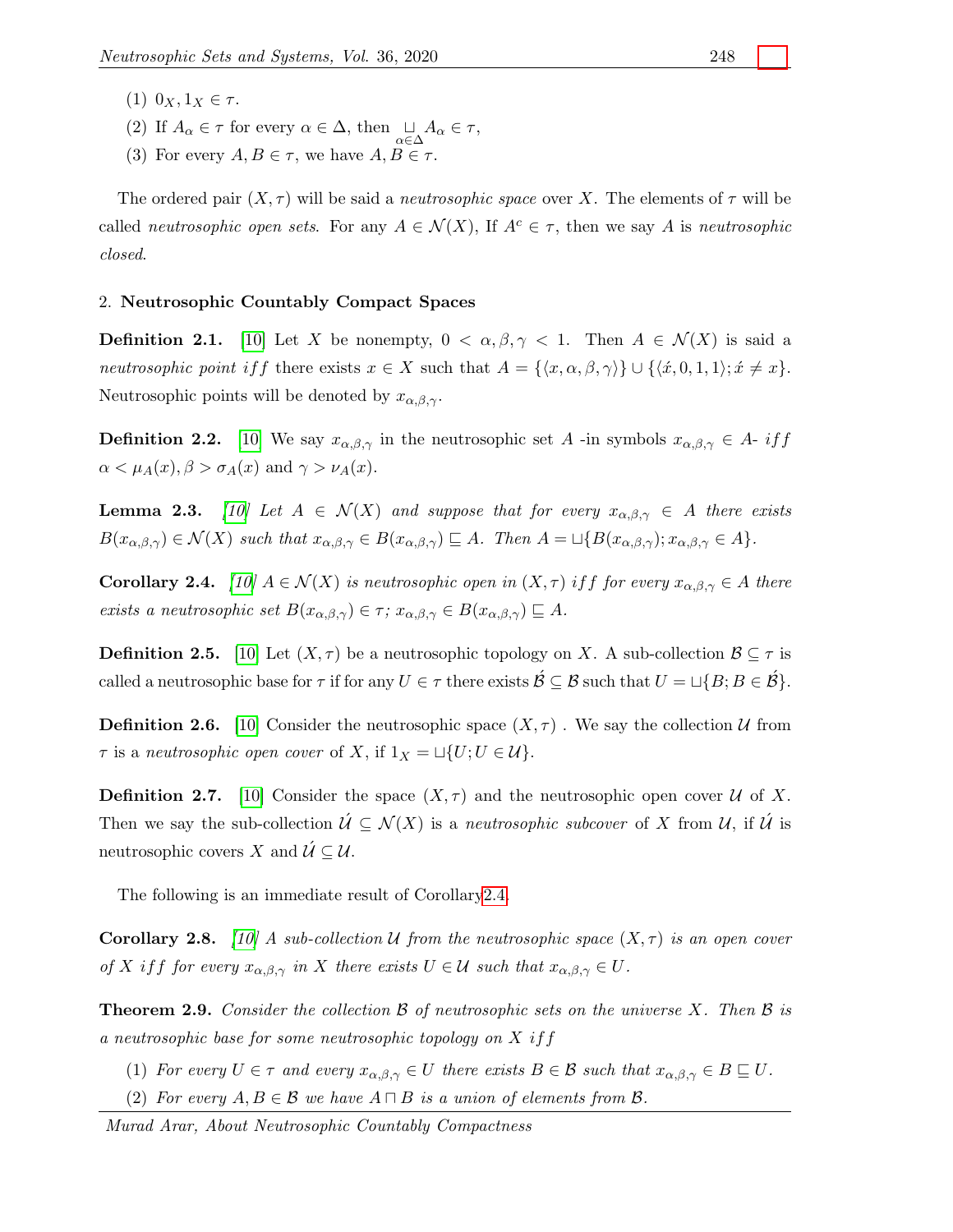*Proof.*  $\rightarrow$ ) Obvious!

 $\leftarrow$ ) Suppose B satisfies the two conditions in the theorem. Let  $\tau(\mathcal{B})$  be all possible neutrosophic unions of elements from B with  $0_X$ . It suffices to show that  $\tau(\mathcal{B})$  is a neutrosophic topology on X. From the first condition and the construction of  $\tau(\mathcal{B})$  we have  $0_X, 1_X \in \tau(\mathcal{B})$ . Now let  $H, K \in \tau(\mathcal{B})$ . Then  $H = \bigcup_i H_i$  and  $K = \bigcup_j K_j$  where  $H_i, K_j \in \mathcal{B}$  for every  $i, j$ . So we have (by parts (3) and (4) of Propositio[n1.3\)](#page-1-0)

 $H\sqcap K=(\mathop{\cup}\limits_{i}H_{i})\sqcap(\mathop{\cup}\limits_{j}K_{j})=\mathop{\cup}\limits_{j}((\mathop{\cup}\limits_{i}H_{i})\sqcap K_{j})=\mathop{\cup}\limits_{j}\mathop{\cup}\limits_{i}(H_{i}\sqcap K_{j})$ 

Since  $H_i, K_j \in \mathcal{B}$  for every  $i, j$ , we have  $H \sqcap K \in \tau(\mathcal{B})$ . The proof that the union of elements from  $\tau(\mathcal{B})$  is an element from  $\tau(\mathcal{B})$  is easy! And we done.

 $\tau(\mathcal{B})$  will be called the neutrosophic topology generated by the neutrosophic base  $\mathcal{B}$  on X.

**Definition 2.10.** [\[10\]](#page-8-0)  $(X, \tau)$  is said to be *neutrosophic compact* if each neutrosophic open  $(in \tau)$  cover of X has a finite neutrosophic subcover.

**Theorem 2.11.** [\[10\]](#page-8-0) Consider the space  $(X, \tau)$ , and let B be a neutrosophic base for  $\tau$ . Then  $(X, \tau)$  is a neutrosophic compact space if f every neutrosophic open cover of X from B has a finite neutrosophic subcover.

**Definition 2.12.** [\[10\]](#page-8-0) A neutrosophic space  $(X, \tau)$  is said:

- (1) A *neutrosophic* Lindelöf space if each neutrosophic open cover of X from  $\tau$  has a countable neutrosophic subcover of X.
- (2) A neutrosophic countably compact space if each neutrosophic open countable cover of X from  $\tau$  has a finite neutrosophic subcover of X.

The following thee results have proofs similar to their correspondings about neutrosophic  $\mu$ -topological spaces in [\[10\]](#page-8-0).

Theorem 2.13. Every neutrosophic space with a countable neutrosophic base is neutrosophic  $Lindel\ddot{\sigma}f$ .

Theorem 2.14. Every neutrosophic Lindelöf and countably compact space is compact.

Corollary 2.15. Every neutrosophic countably compact space with a neutrosophic countable base is neutrosophic compact.

The following example show that neutrosophic Lindel $\partial f$  spaces are not neutrosophic countably compact.

**Example 2.16.** Let  $Y = \{a, b\}$  and let  $\mathcal{B} = \{A_n; n = 1, 2, 3, ...\}$  where  $A_n = \{y, 1 -$ 1  $\frac{1}{2n}, \frac{1}{2n}$  $\frac{1}{2n}, \frac{1}{2n}$  $\frac{1}{2n}$ ; y  $\in X$ . We will show that  $\mathcal B$  is a base for some neutrosophic topology on Y;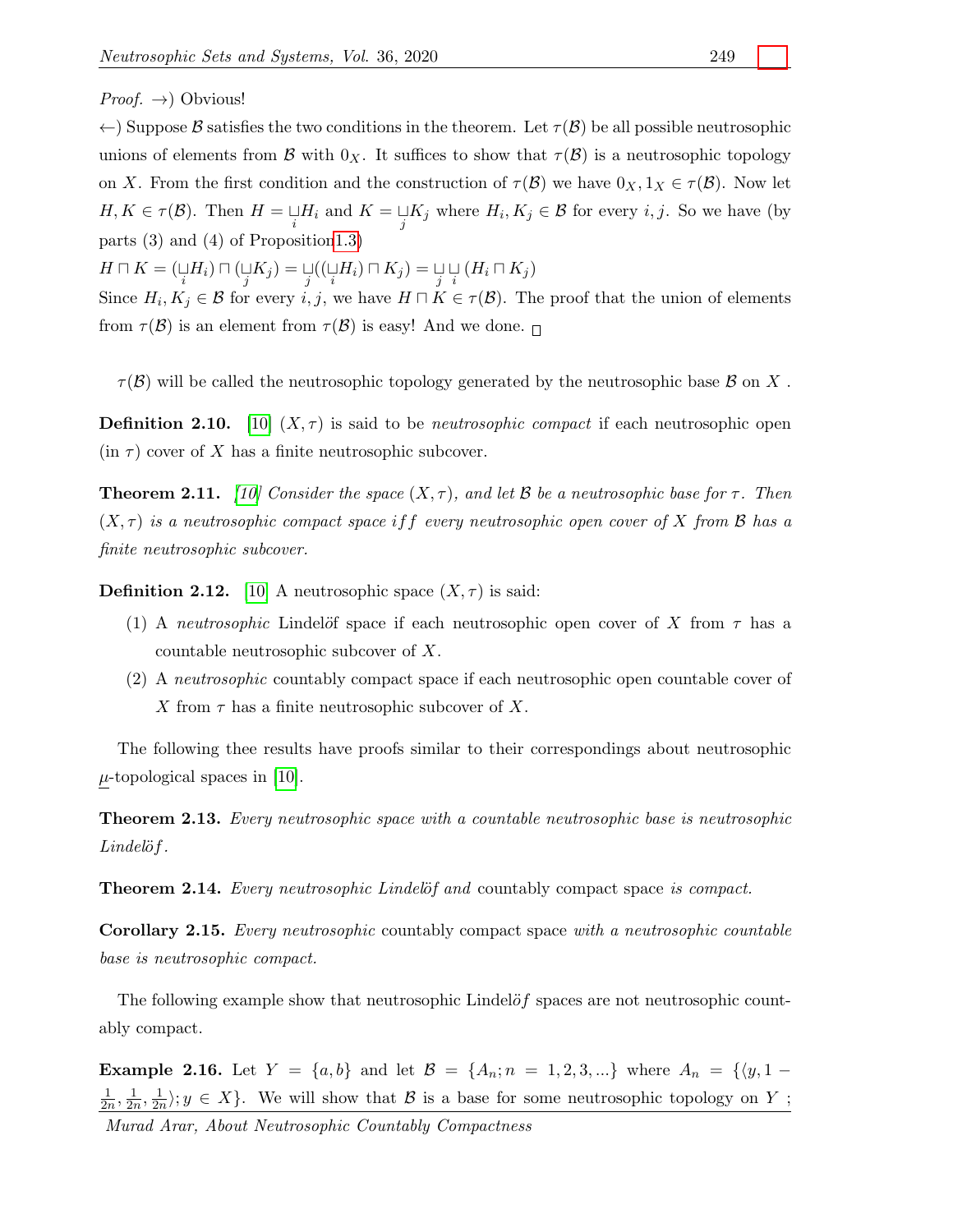i.e. we want to show  $\beta$  satisfies (1) and (2) in Theorem 2.9.

First condtion:  $\beta$  neutrosophic covers Y, actually:

 $\Box \mathcal{B} = \Box \{A_n; n = 1, 2, 3, ...\} = \{\langle y, \lor_1^\infty 1 - \frac{1}{2n}\rangle\}$  $\frac{1}{2n}, \wedge_1^{\infty} \frac{1}{2n}$  $\frac{1}{2n}, \wedge_1^{\infty} \frac{1}{2n}$  $\frac{1}{2n}$ ;  $y \in Y$  = { $\langle y, 1, 0, 0 \rangle$ ;  $y \in Y$ } =  $1_Y$ .

Second condition: The neutrosophic intersection of two elements from  $\beta$  is the neutrosophic union of elements from B, but is clear that for any  $A_n$  and  $A_m$  in B we have  $A_n \cap A_m = A_t$ where  $t = \max\{n, m\}$  which an element of  $\mathcal{B}$ , so that  $\mathcal{B}$  is a neutrosophic base form some neutrosophic topology  $\tau(\mathcal{B})$  on Y. Since  $\tau(\mathcal{B})$  has a countable base,  $\tau(\mathcal{B})$  is neutrosophic Lindelöf. Now, we will show that  $\tau(\mathcal{B})$  is not neutrosophic countably paracompact (which implies it is not neutrosophic compact). By contrapositive, suppose  $Y$  is neutrosophic countably paracompact. Then  $\mathcal{U} = \mathcal{B}$  is a countable neutrosophic open cover of Y. But Y is a neutrosophic countably paracompact space, so that we have  $\mathcal U$  has a neutrosophic finite subcover, say  $\mathcal{U}^* = \{A_{n1}, A_{n2}, ..., A_{nk}\}.$  But  $A_{n1} \sqcup A_{n2} \sqcup ... \sqcup A_{nk} = A_t$  where  $t = \max\{n_1, n_2, ..., n_k\},$ and  $A_t = \{\langle y, 1 - \frac{1}{2} \rangle\}$  $\frac{1}{2t}, \frac{1}{2t}$  $\frac{1}{2t}, \frac{1}{2t}$  $\frac{1}{2t}$ ;  $y \in Y$   $\neq$  1<sub>Y</sub>, a contradiction. So Y is not neutrosophic countably paracompact and hence it is not neutrosophic compact.

The following theorem shows that neutrosophic compact spaces and neutrusophic countably compact spaces are equivalent if the universe of discourse is countable, which is not true for topological spaces.

**Theorem 2.17.** For every countable neutrosophic topological space Y, the following two statements are equivalent :

- (1) Y is neutrosophic compact.
- (2) Y is neutrosophic countably compact.

*Proof.*  $\Rightarrow$  Obvious!

 $\Leftarrow$ ) Suppose that Y is a countable neutrosophic countably compact space, and let U be a neutrosophic open cover of Y. For every  $y \in Y$  we define the following three subsets of [0, 1].

- (1)  $D_{\mu}^{y} = {\mu_A(y); A \in \mathcal{U}}.$
- (2)  $D^y_\sigma = {\sigma_A(y)}; A \in \mathcal{U}.$
- (3)  $D_{\nu}^{y} = {\nu_A(y); A \in \mathcal{U}}.$

Let  $D_1^y$  $_{1}^{y}, D_{2}^{y}$  $_2^y$  and  $D_3^y$ <sup>y</sup>/<sub>3</sub> be three countable dense subsets of  $D_{\mu}^{y}$ ,  $D_{\sigma}^{y}$  and  $D_{\nu}^{y}$  respectively in the usual sense (the usual topology on the unit interval). Since  $\mathcal U$  is a neutrosophic  $\mu$ -open cover of Y, we have  $\sup D_1^y = \sup D_\mu^y = 1$ ,  $\inf D_2^y = \inf D_\sigma^y = 0$  and  $\inf D_3^y = \inf D_\nu^y = 0$ . Let  $\mathcal{U}(y) = \{A \in \mathcal{U}; \mu_A(y) \in D_1^y\}$  $_1^y, \sigma_A(y) \in D_2^y$  $y_2^y$  or  $\nu_A(y) \in D_3^y$  $\mathcal{Y}_3$ . It is clear that  $\mathcal{U}(y)$  is countable. Let  $\mathcal{U}^* = \bigcup \{\mathcal{U}(y); y \in Y\}$ . Since Y is countable,  $\mathcal{U}^*$  is a countable sub-collection from  $\mathcal{U}$ . We will show that  $\mathcal{U}^*$  is a neutrosophic cover of Y. Set  $B = \Box \mathcal{U}^*$ . For every  $y \in Y$  we have:

(1) 
$$
\mu_B(y) = \vee \{\mu_A(y); A \in B\} \ge \vee \{\mu_A(y); A \in D_1^y\} = \sup D_1^y = 1.
$$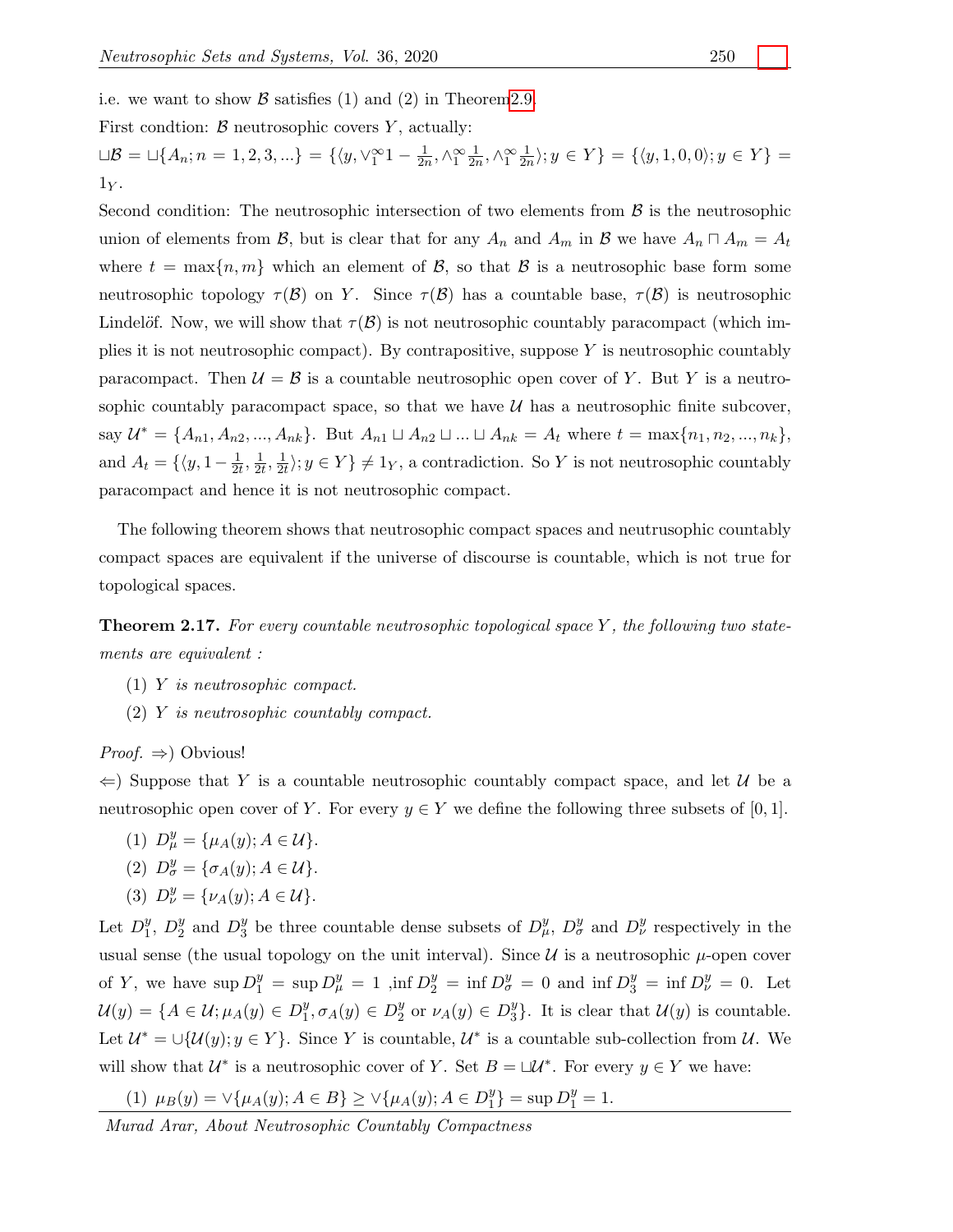- (2)  $\sigma_B(y) = \land {\sigma_A(y)}; A \in B$   $\geq \land {\sigma_A(y)}; A \in D_1^y$  $_{1}^{y}$ } = inf  $D_{2}^{y} = 0$ .
- (3)  $\nu_B(y) = \land {\nu_A(y); A \in B} \ge \land {\lor_A(y); A \in D_1^y}$  $_{1}^{y}$ } = inf  $D_{3}^{y} = 0$ .

Which implies that  $B = 1<sub>Y</sub>$  and  $U^*$  is a neutrosophic countable open cover. Since Y is a neutrosophic  $\mu$ -countably compact space,  $\mathcal{U}^*$  has a finite subcover, that is Y is compact.

The following example shows that neutrosophic compactness and neutrosophic countably compactness are not equivalent.

<span id="page-5-0"></span>**Example 2.18.** Consider the set of all countable ordinals  $W_0$  with the usual ordering. Let  $\beta = \{ [s, t), s, t < \omega_1 \text{ (the first uncountable ordinal)} \}.$  We know that  $\beta$  is a base for some topology  $\tau$  on  $Y = W_0$ . For every  $[s, t] \in \beta$  define the neutrosophic set

$$
A_{[s,t)} = \begin{cases} (y, 1, 0, 0) & \text{if } y \in [s, t) \\ (y, 0, 1, 1) & \text{if } y \notin [s, t) \end{cases}
$$

Set  $\hat{\beta} = \{A_{[s,t)}; [s,t) \in \beta\}$ . We will show that  $\hat{\beta}$  is a base for some neutrosophic topology on Y. First we show it is a neutrosophic cover for Y. Let  $A = \Box \beta$ ; it suffices to show that  $A = 1_Y$ . But for every  $y \in Y$ , we have  $y \in [s, y)$  for some  $s < y$ , so that  $\mu_A(y) = \forall {\mu_C(y)}$ ;  $C \in \hat{\beta}$  ≥  $\mu_{[s,y)} = 1, \sigma_A(y) = \wedge \{\sigma_C(y); C \in \hat{\beta}\}\leq \sigma_{[s,y)} = 0, \text{ and } \nu_A(y) = \wedge \{\nu_C(y); C \in \hat{\beta}\}\leq \nu_{[s,y)} = 0,$ that means  $A = 1<sub>Y</sub>$  and  $\beta$  covers Y. Now, we will show that the intersection of any two elements from  $\beta$  is empty or an element of  $\beta$ . Let  $A_{[s_1,t_1)}$  and  $A_{[s_2,t_2)}$  be two neutrosophic sets in  $\beta$  and set  $C = A_{[s_1,t_1)} \sqcap A_{[s_2,t_2)}$ , if  $[s_1,t_1) \cap [s_2,t_2) = \emptyset$ , then for every  $y \in Y$  we have  $y \notin [s_1, t_1]$  or  $y \notin [s_2, t_2)$ , which implies  $\mu_C = \mu_{[s_1, t_1)} \wedge \mu_{[s_2, t_2)} = 0$ ,  $\sigma_C = \sigma_{[s_1, t_1]} \vee \sigma_{[s_2, t_2)} = 1$ and  $\nu_C = \nu_{[s_1,t_1]} \vee \nu_{[s_2,t_2]} = 1$  and that means  $A_{[s_1,t_1]} \cap A_{[s_2,t_2]} = 0$ . Now, suppose that  $[s_1, t_1] \cap [s_2, t_2] \neq \emptyset$ . Then for every  $y < \max\{s_1, s_2\}$  or  $y \ge \min\{t_1, t_2\}$  we have  $y \notin [s_1, t_1)$  or  $y \notin [s_2, t_2)$ , which means  $\mu_C = 0$ ,  $\sigma_C = 1$  and  $\nu_C = 1$ , and if  $\max\{s_1, s_2\} \leq y < \min\{t_1, t_2\}$ , then  $y \in [s_1, t_1)$  and  $y \in [s_2, t_2)$ , that is  $\mu_C = 1$ ,  $\sigma_C = 0$  and  $\nu_C = 0$ , so that we have

$$
A_{[s_1,t_1)} \sqcap A_{[s_2,t_2)} = A_{[s,t)} = \begin{cases} (y,1,0,0) & \text{if } y \in [s,t) \\ (y,0,1,1) & \text{if } y \notin [s,t) \end{cases} \in \beta
$$

where  $s = \max\{s_1, s_2\}$  and  $t = \max\{t_1, t_2\}$ . Let  $\tau(\beta)$  be the neutrosophic topology generated on Y by  $\beta$ . Then  $\tau(\beta)$  is a neutrosophic countably compact space: We will prove this by showing  $\tau(\beta)$  has no countable cover form  $\beta$ . Let  $\mathcal{C} = \{A_n = [s_n, t_n); n = 1, 2, 3, ...\}$ be any countable subset from  $\beta$ , it suffices to show that C does not cover Y; by contapositive, suppose C covers Y, then  $D = \Box C = \bigcup_{i=1}^{\infty} A_n = 1_Y$ . So that for every  $y \in Y$  we have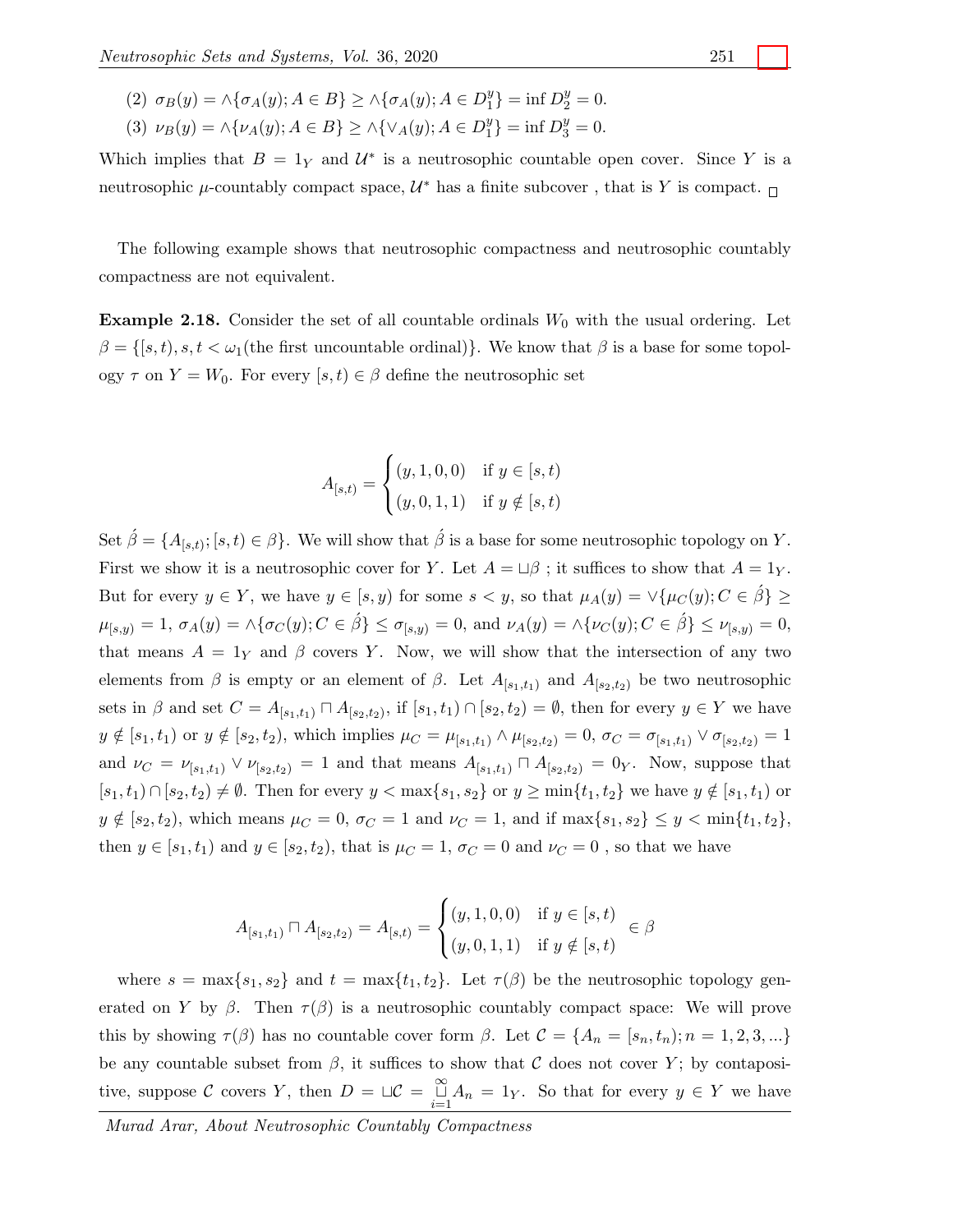$\mu_C = \bigvee_{i=1}^{\infty} \mu_{A_n} = 1$ ; since  $\mu_{A_n} = 1$  or 0 for every  $n = 1, 2, 3, ...$ , there exist i such that  $\mu_{A_i} = 1$ , that is  $y \in A_i = [s_i, t_i)$ , which implies  $Y = \bigcup_{i=1}^{\infty} [s_n, t_n)$ , a contradiction, since Y is uncountable and  $\bigcup_{i=1}^{\infty} [s_n, t_n)$  is countable, so  $\beta$  has no countable cover for Y, and so Y is neutrosophic countably compact. Now, to show that Y is not neutrosophic compact. But  $\beta$  is a neutrosophic open cover of  $Y$  and has no countable, and hence no finite, subcover, that means  $Y$  is not neutrosophic compact.

Corollary 2.19. There is a neutrosophic  $\mu$ -topological spaces which is neutrosophic countably compact but not neutrosophic compact.

*Proof.* Since every neutrosophic space is  $\mu$ -topological space, we have Exampl[e2.18](#page-5-0) is an example of a neutrosophic  $\mu$ −topological spaces which is neutrosophic countably compact but not neutrosophic compact.  $\Box$ 

The approach we used in Exampl[e2.18](#page-5-0) can be generalized to get more counterexample for neutrosophic topological spaces as follows.

**Theorem 2.20.** Let  $(X, \tau)$  be a topological space and for every  $U \in \tau$  set

$$
A_U = \begin{cases} (x, 1, 0, 0) & \text{if } x \in U \\ (x, 0, 1, 1) & \text{if } x \notin U \end{cases}
$$

and let  $Neut(\tau) = \{A_U; U \in \tau\}$ . Then  $(X, Neut(\tau))$  is a neutrosophic topological space.

*Proof.* Since  $\emptyset, X \in \tau$ , we have  $A_{\emptyset}, A_X \in Neut(\tau)$ , but

$$
A_{\emptyset} = \begin{cases} (x, 1, 0, 0) & \text{if } x \in \emptyset \\ (x, 0, 1, 1) & \text{if } x \notin \emptyset \end{cases} = \begin{cases} (x, 1, 0, 0) & \text{if } x \in \emptyset \\ (x, 0, 1, 1) & \text{if } x \in X \end{cases} = 0_X
$$
  

$$
A_X = \begin{cases} (x, 1, 0, 0) & \text{if } x \in X \\ (x, 0, 1, 1) & \text{if } x \notin X \end{cases} = \begin{cases} (x, 1, 0, 0) & \text{if } x \in X \\ (x, 0, 1, 1) & \text{if } x \in \emptyset \end{cases} = 1_X
$$

So we have  $0_X, 1_X \in Neut(\tau)$ . Now, let  $H = A_U \sqcap A_V$  where  $A_U, A_V \in Neut(\tau)$ . Then

$$
\mu_H(x) = \begin{cases} 1 & \text{if } x \in U \\ 0 & \text{if } x \notin U \end{cases} \wedge \begin{cases} 1 & \text{if } x \in V \\ 0 & \text{if } x \notin V \end{cases} = \begin{cases} 1 & \text{if } x \in U \cap V \\ 0 & \text{if } x \notin U \cap V \end{cases} = \mu_{A_{(U \cap V)(x)}}
$$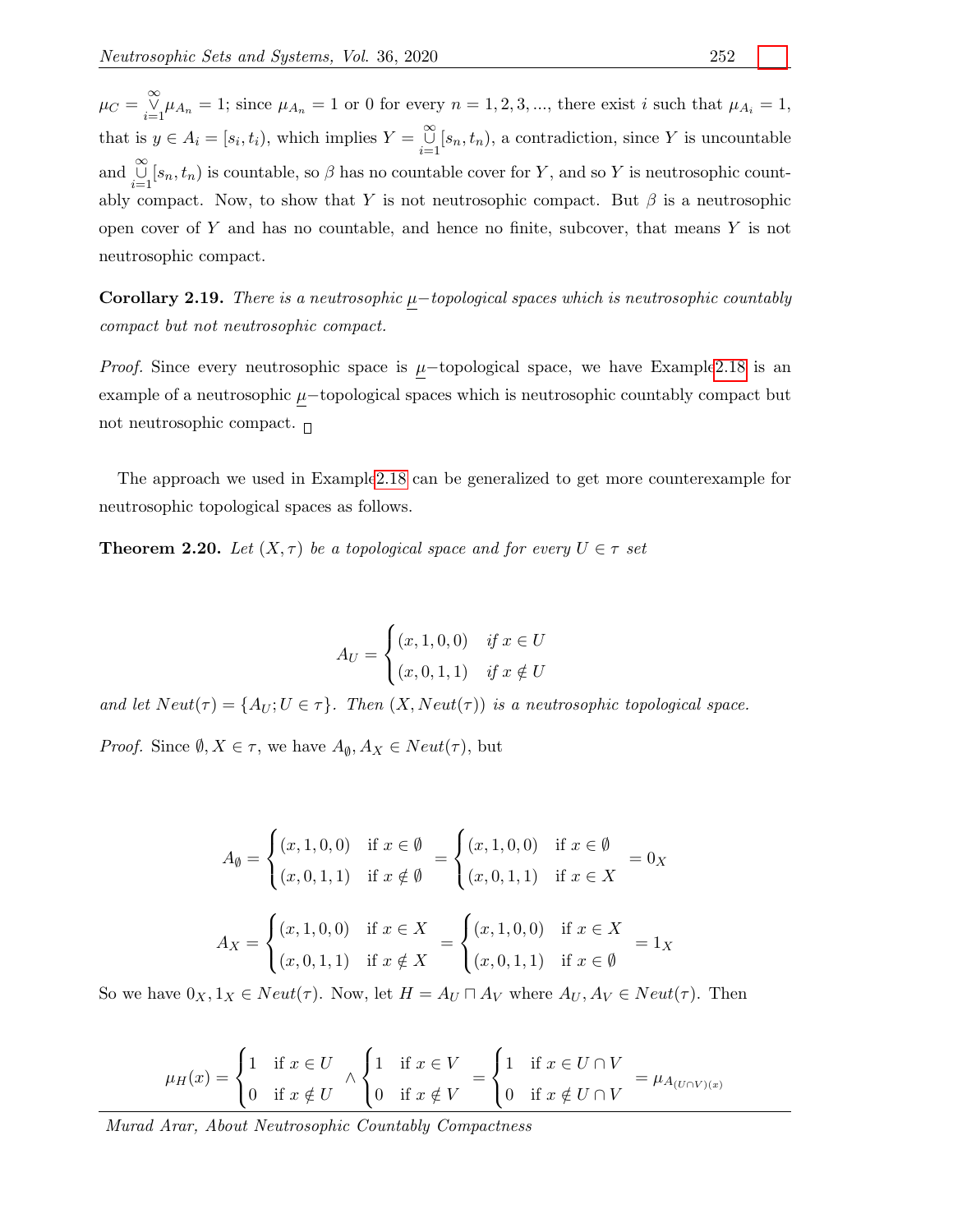$$
\sigma_H(x) = \begin{cases}\n0 & \text{if } x \in U \\
1 & \text{if } x \notin U\n\end{cases} \lor \begin{cases}\n0 & \text{if } x \in V \\
1 & \text{if } x \notin V\n\end{cases} = \begin{cases}\n0 & \text{if } x \in U \cap V \\
1 & \text{if } x \notin U \cap V\n\end{cases} = \sigma_{A_{(U \cap V)}}(x)
$$
\n
$$
\nu_H(x) = \begin{cases}\n0 & \text{if } x \in U \\
1 & \text{if } x \notin U\n\end{cases} \lor \begin{cases}\n0 & \text{if } x \in V \\
1 & \text{if } x \notin V\n\end{cases} = \begin{cases}\n0 & \text{if } x \in U \cap V \\
1 & \text{if } x \notin U \cap V\n\end{cases} = \nu_{A_{(U \cap V)}}(x)
$$

So we have  $A_U \sqcap A_V = A_{(U \cap H)} \in Neut(\tau)$ . Similarly we show that  $\bigcup_{\alpha \in \Delta} A_\alpha \in Neut(\tau)$  whenever  $A_{\alpha} \in Neut(\tau)$  for every  $\alpha \in \Delta$ .

#### 3. Applications and further studies

This paper is a completion part of [\[10\]](#page-8-0) and gives an answer for the following question: Are neutrosophic  $\mu$ -compactness and neutrosophic  $\mu$ -countably compactness equivalent? which posted in [\[10\]](#page-8-0). We give an example to show that the answer is no! the approach is used to give such example can be generalized to give many counter examples in neutrosophic topology using those existing in general topology. This paper, also, studied more advanced notations about neutrosophic topology such as neutrosophic comapactness and neutrosophic Lindelöf, which opens doors for more studies about neutrosophic topology, such as neutrosophic paracompactness, and other covering properties

Funding: This Project was supported by the Deanship of Scientific research at Prince Sattam Bin Abdulaziz University under the research project  $\sharp$  2019/01/9633.

#### References

- <span id="page-7-0"></span>1. M. Abdel-Basset , A. Gamal, L. H. Son and F. Smarandache ,ABipolar Neutrosophic multi Criteria Decision Making Framework for Professional Selection, Applied Sciences, 10(4),1202.
- 2. M. Abdel-Basset , R. Mohamed , A. E. N. H. Zaied , A. Gamal and F. Smarandache ,Solving the supply chain problem using the best-worst method based on a novel Plithogenic Model, In Optimization Theory Based on Neutrosophic and Plithogenic Sets, Academic Press, 2020, 1-19.
- 3. M. Abdel-Basset and R. Mohamed ,A Novel Plithogenic TOPSIS-CRITIC Model for Sustainable Supply Chain Risk Management, Journa of Cleaner Production, 2020,247, 119586.
- 4. M. Abdel-Basset , R. Mohamed , A. E. N. H. Zaied and F. Smarandache , A Hybrid Plithogenic Decison-Making Approach with quality function deployment for selecting Supply Chain Sustainability metrics, Symmetry, 2019, 11(7), 903.
- 5. Abdel-Basset, M., Ding, W., Mohamed, R. et al., An integrated plithogenic MCDM approach for financial performance evaluation of manufacturing industries, Risk Management,(22)2020, 192–218.
- 6. Abdel-Basset M., Mohamed R., Sallam K. and Elhoseny M., A novel decision-making model for sustainable supply chain finance under uncertainty environment, Journal of Cleaner Production,(269) 2020, 122324.
- <span id="page-7-1"></span>7. Abdel-Basst M., Mohamed R. and Elhoseny M., A novel framework to evaluate innovation value proposition for smart product-service systems, Environmental Technology and Innovation, (20) 2020, 101036.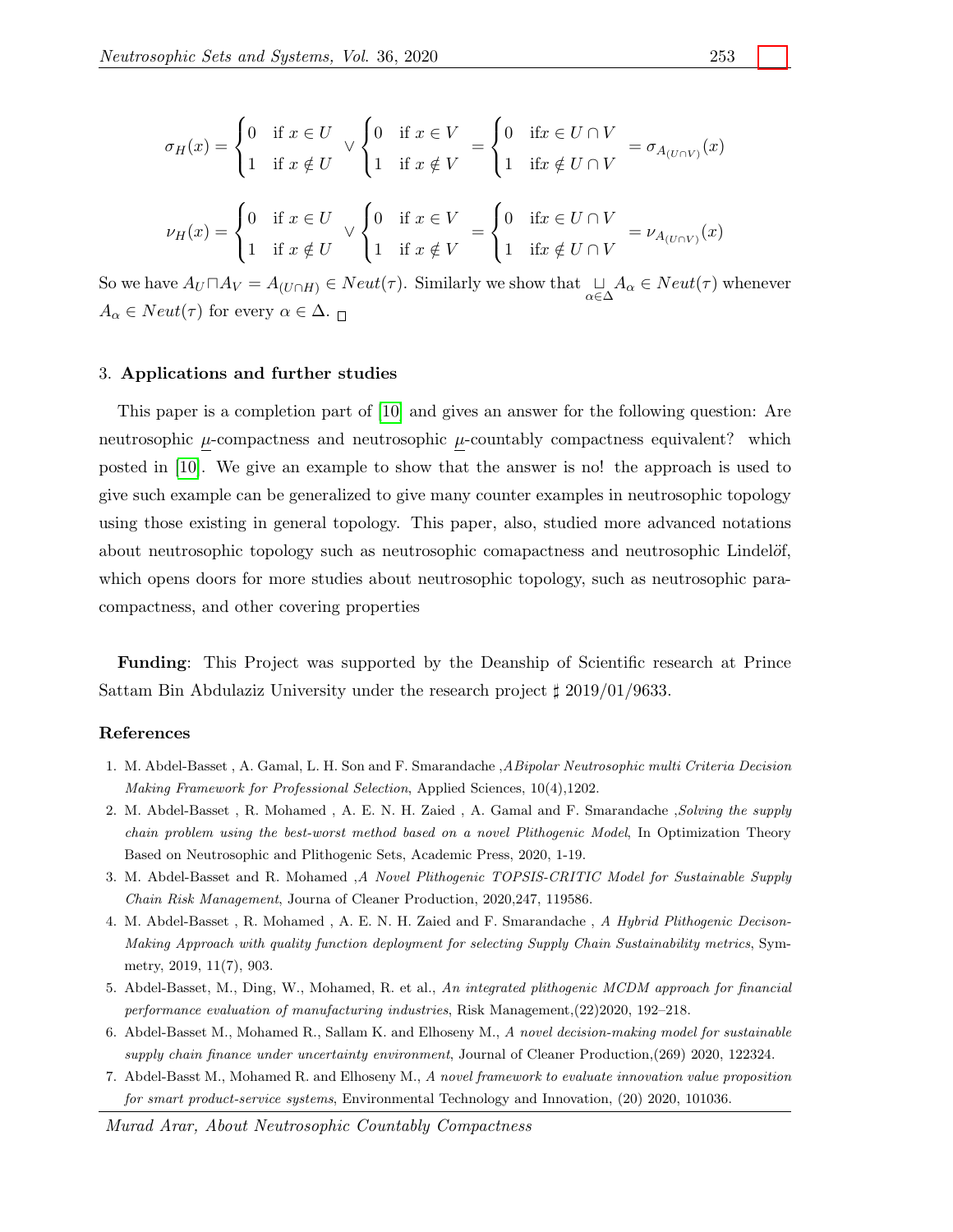- <span id="page-8-19"></span><span id="page-8-15"></span>8. W. Al-Omari and S. Jafari, On Generalized Closed Sets and Generalized Pre-Closed Sets in Neutrosophic Topological Spaces, Mathematics, 7(1), 2018, 1-12.
- <span id="page-8-16"></span><span id="page-8-0"></span>9. M. ARAR, A Note on Spaces with a Countable  $\mu$ -Base, Acta Math. Hungar., 144 (2) (2014), 494–498.
- <span id="page-8-17"></span>10. M. Arar, *Neutrosophic µ-Topological Sapces*, to appear in NSS.
- 11. M. M. ARAR, On Countably  $\mu$ -Paracompact Spaces, Acta Math. Hungar., 149 (1) (2016), 50–57.
- <span id="page-8-14"></span>12. M. ARAR , Strongly Generalized Neighbrhood Systems, Missouri Journal of Mathematical Sciences, 29(1). 2017, 43-49.
- <span id="page-8-10"></span><span id="page-8-3"></span>13. A. Császár, *Generalized topology, generalized continuity*, Acta Math. Hungar, 96 (2002), 351-357.
- 14. K. Atanassov, Intuitionistic fuzzy sets, Fuzzy Sets and Systems, 20 (1986),87–96.
- 15. Chinnadurai V and Sindhu M P, A Novel Approach for Pairwise Separation Axioms on Bi-Soft Topology Using Neutrosophic Sets and An Output Validation in Real Life Application, Neutrosophic Sets and Systems, 35 (2020), 435–463.
- <span id="page-8-12"></span>16. R. Dhavaseelan and S. Jafari, Generalized neutrosophic closed sets, In New Trends in Neutrosophic Theory and Application; F. Smarandache and S. Pramanik (Editors), Pons Editions, Brussels, Belgium., 2 (2018), 261–274.
- <span id="page-8-8"></span>17. Masoud Ghods and Zahra Rostami, Introduction to Topological Indices in Neutrosophic Graphs, Neutrosophic Sets and Systems, 35 (2020), 68-77.
- <span id="page-8-4"></span>18. Madad Khan, Muhammad Zeeshan, Saima Anis, Abdul Sami Awan and Florentin Smarandache, Neutrosophic Soft Fixed Points, Neutrosophic Sets and Systems, 35 (2020), pp.531-546.
- <span id="page-8-5"></span>19. F. G. Lupiáñez, On neutrosophic topology, The International Journal of Systems and Cybernetics, 37(6) (2008), 797–800.
- <span id="page-8-13"></span>20. F. G. Lupiáñez, *Interval neutrosophic sets and topology*, The International
- <span id="page-8-9"></span>21. Muhammad Riaz, Florentin Smarandache, Faruk Karaaslan, Masooma Raza Hashmi and Iqra Nawaz, Neutrosophic Soft Rough Topology and its Applications to Multi-Criteria Decision-Making, Neutrosophic Sets and Systems, 35 (2020) pp.198-219.
- <span id="page-8-6"></span>22. Rakhal Das and Binod Chandra Tripathy, Neutrosophic Multiset Topological Space, Neutrosophic Sets and Systems, vol. 35 (2020), pp.142-152.
- <span id="page-8-18"></span>23. A. Salama and S. AL-Blowi, Generalized neutrosophic set and generalized neutrosophic topological spaces, Computer Science and Engineering, 2(7) (2012), 129–132.
- <span id="page-8-1"></span>24. A. Salama and S. AL-Blowi, Neutrosophic Set and Neutrosophic Topological Spaces, IOSR Journal of Mathematics, 3(4) (2012), 31–35.
- <span id="page-8-7"></span>25. F. Smarandache, Neutrosophic set - a generalization of the intuitionistic fuzzy set, International Journal of Pure and Applied Mathematics, 24(3) (2005) 287–297.
- <span id="page-8-11"></span><span id="page-8-2"></span>26. S. Karatas and C. Kuru, Neutrosophic Topology,Neutrosophic Sets and Systems,University of New Mexico, 13 (2016), 90-95.